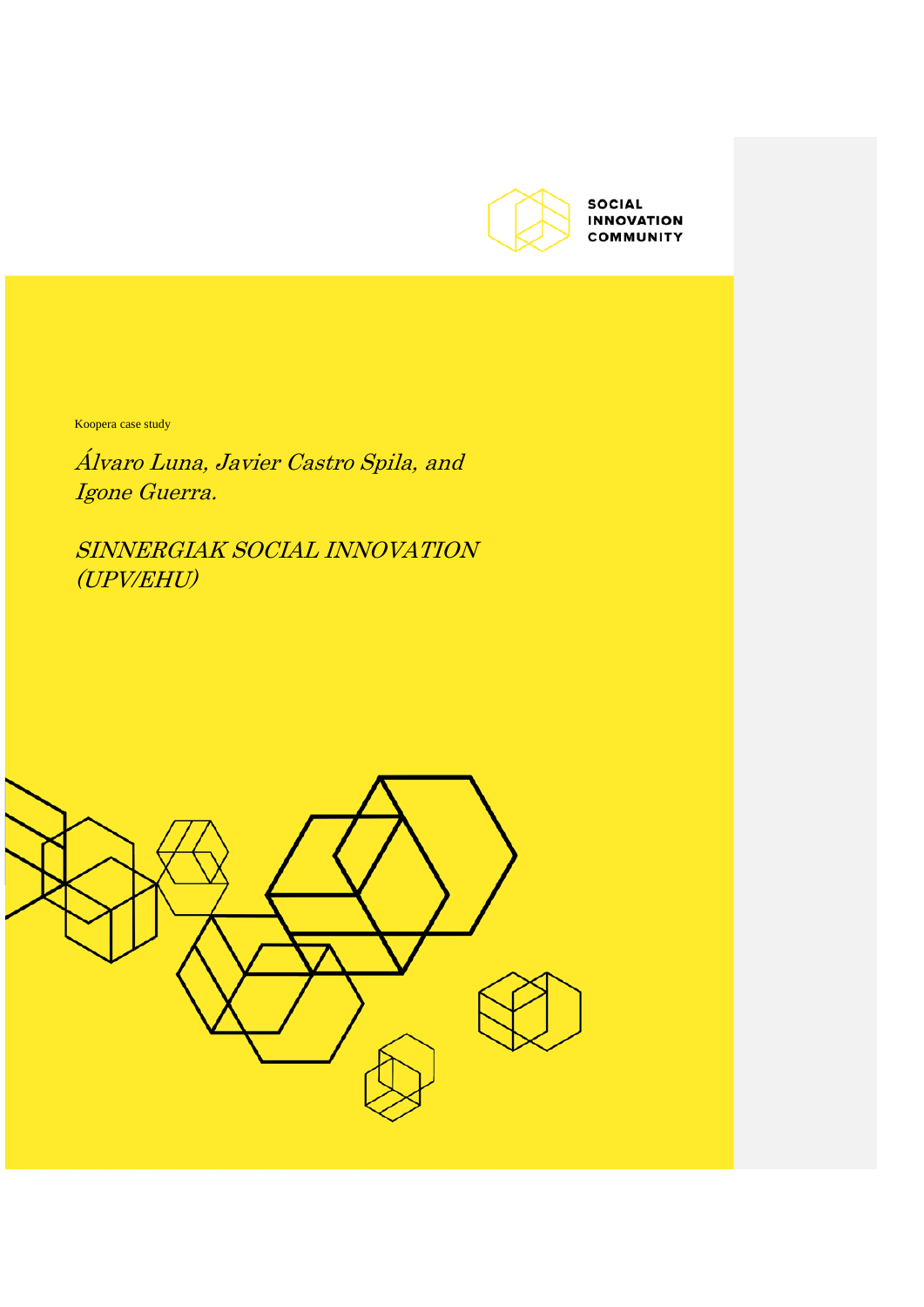

# **Koopera**

## Abstract

Koopera is a Social Network of Cooperatives and non-for profit companies officially defined as Koopera Social Network GizarteSarea. The network emerged in 2008 in Bilbao as a social cooperative of public utility, although most of the associations and cooperatives that compose the network today have been active since the 1990s.

The objective of the network is the employability and social reintegration of people in situation of risk and social exclusion through activities focused on the provision of environmental services, reuse and recycling, sustainable consumption, training programs, and other activities, which help support this objective. The network follows six important principles based on equality, employment, cooperation, environmental care, non-for profit activities through self- sustainable formulas, where the economic benefits are automatically reinvested in the growth of the network. This formula has derived into an interconnected chain of activities that has transformed Koopera into a circular economic model, where each activity is dependant and influences the next.

## **1. DESCRIPTION OF THE CASE**

#### *Context*

Koopera is a Social Network of Cooperatives created in Bilbao in 2008 that is focused on the inclusion and employability of people in situation of risk or social exclusion. Their main objective is to help disadvantaged people by employing them in environmental services through the recollection, reuse and recycling of different wastes (paper, cardboard, textile, furniture, etc.). These services are connected to a chain of sustainable consumption stores where the different recycled and reused goods are sold to the general public, creating a business model that supports part of the whole chain of operations. The network also provides different training programs directed to the social and educational needs of the socially excluded, where people that were socioeconomically rescued by the network also participate.

Moreover, the network issupported by a major Spanish Non-for-profit organization called Caritas which provides Koopera with 400 volunteers. The network also counts with the support of public sector funding programs developed by the Basque Government and other local and regional Public Administrations such city councils, provincial governments, etc. Part of this support comes from their publicly acclaimed recognition through different social prizes that the network has gained through the years.

This recognition has been wisely exploited by Koopera by influencing public policies in their region. As a result, agreements to develop new training programs for new employment opportunities with Public Administrations

KOOPERA CASE STUDY  $30^{TH}$  NOV 2016 / 2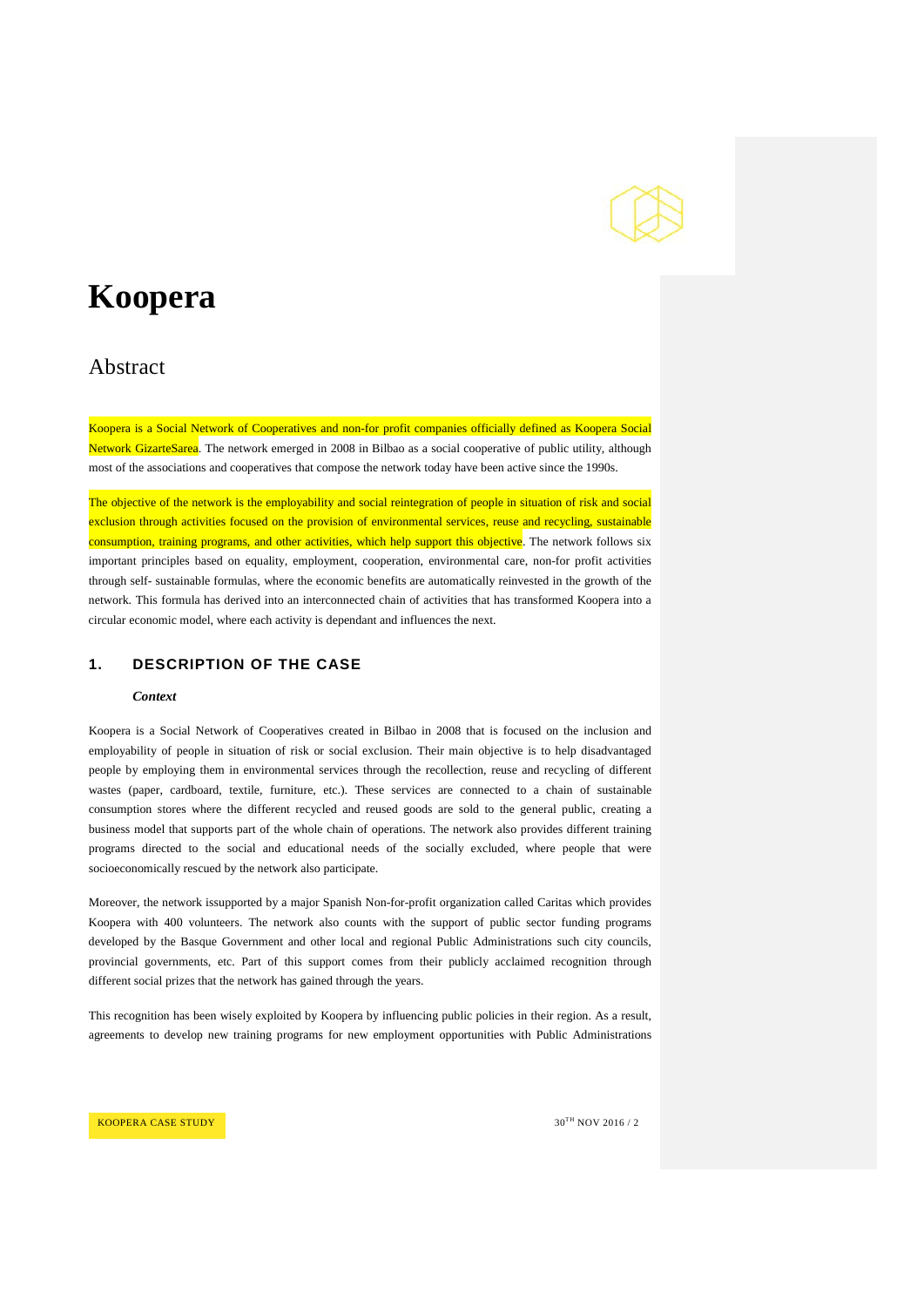

have been reached, also collaborating in the design of social innovation policies with the Basque Provincial Governments. Koopera has also expanded and diversified their base of operations through the negotiation and inclusion of private companies inside their activities by making use of their Social Responsibility Programs. Consequently, companies have seen in Koopera a good opportunity to invest and support their social projects, both through charity measures, and by employing socially excluded people coming from Koopera's training programs.

Today, Koopera is integrated by [1](#page-2-0)8 different cooperatives and social entities<sup>1</sup> that have expanded nationally and internationally through two important projects that are being developed in Rumania (Ekorropa) and Chile (Koopera Chile).Koopera Chile is based in the expansion of Koopera's chain stores to the city of Santiago, in Chile. Through this project, Koopera has been able to build a new warehouse that allows the wholesale of Koopera's goods in that country. This project has been replicated in Rumania where Koopera has opened two second hand stores, employing local people and reproducing Koopera's model of sustainable consumption.

Most of the entities that compose the Koopera network today have been active since the early 1990s. These entities were originally created at a time when Bilbao was submerged into a deep socioeconomic crises after the industrial model of the city collapsed. The crisis left behind high unemployment rates (over 25% in many municipalities of the Metropolitan Area) and increasing poverty. These social entities started working with social excluded groups through social integration programmes based on the employability of these groups inside activities developed by the entities. Most of these activities were focused in the recollection and management of wastes. Rising immigration at the end of the 1990s in the Basque Country has expanded Koopera's focus towards new and excluded segments of the population.

Today Koopera employs 433 people, 56% of which are part of their employability programs. The Koopera network has also built a club of members which voluntarily supports its activities by buying in their stores or contributing through charity measures. This club counts with 61,643 members through out the world. The network counts with a total of 37 stores, 19 of them based in the Basque Country and 18 in the rest of Spain. Since 2008, Koopera has attended a total of 6,819 people in situation of risk or social exclusion.

Some of the most important cooperatives that are part of the network today include: Berohi, dedicated to textile recycling and reuse; Ekiber, an entity focused on activities of reintegration through environmental projects;

<span id="page-2-0"></span>1 The Koopera network is composed of the following entities: Alkarbiziz, Berjantzi, Berzioarso, CáritasKooperaAstur, Ecolabora, Ekorropa, KooperaAmbiente, Koopera Consulting, KooperaMediterránea, KooperaServiciosAmbientales, Lanberri, Oldberri, Reciplana, Arropa, CáritasKooperaAlmeríaandRecuperaciones El Sembrador

**KOOPERA CASE STUDY 30<sup>TH</sup> NOV 2016 / 3**  $30^{\text{TH}}$  NOV 2016 / 3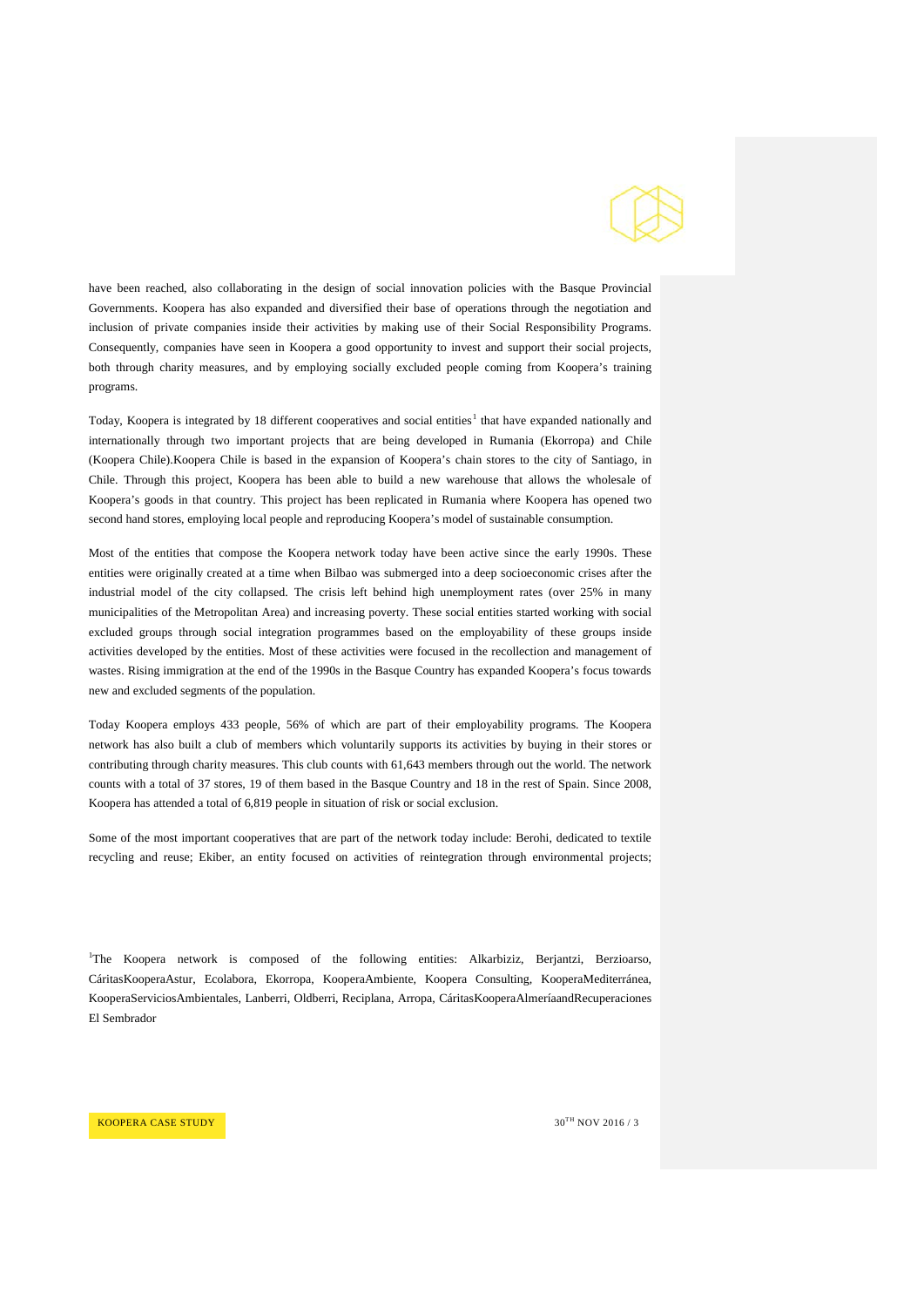

Ekorrepara, dedicated to the recollection and reuse of electrical appliances; Ekorropa and Berjantzi, focused on retail trade; KPR consulting, which provides consulting and counselling services; Rezikleta, dedicated to recycling services; and Lanberri, a specific training project program for the young.

#### *The case*

The network follows six important principles based on equality, employment, cooperation, environmental care, non-for profit activities through self- sustainable formulas, where the economic benefits are automatically reinvested in the growth of the network. The economic dimension is equally important, as Koopera supports social enterprises that want to be part of the network, by also providing management training programs to these newcomers.

In the field of social inclusion and labour, the network develops training and labour programs and offers company contracts to facilitate the reintegration of socially excluded groups by employing them in their own services. As for the improvement and care of the environment, the network raises awareness about the importance of prevention through a wide array of activities focused on the recycling, treatment and reuse of wastes.

They select, classify and treat different goods such as toys, books, furniture, electronic devices, batteries organic matter, etc. The network has managed to acquire a collecting service of trucks, which selects all the described goods and divide them into dividing them into different containers where they are distributed, treated or recovered among their six different warehouses. In 2012, Koopera gave birth to its most important reusing and recycling centre; a 4500 meter squared complex for the automatic treatment of wastes located in the province of Biscay, in the Basque Country. This centre is supported by both the Provincial and Basque Governments and is known for its advanced technology based on a voice interface which automatically selects and treats the different goods and wastes. Thanks to this new installation the province of Biscay has been able to duplicate the tons of recycled goods in less than two years.

After being recycled, this material is distributed among the 37 stores that the network has in the Basque Country and the rest of Spain where it is sold. These products are sold through a network of solidary and faire trade stores, where they also sell bio food products, making the population directly participant of their process of social change. They also have an online store where all these articles can be purchased.

The network also has a service of sustainable mobility having developed a system of public transport that encourages the use of conventional and electric bicycles. Moreover, the network has a series of gardening services focused on the preservation of natural spaces. Other activities include sustainable construction services and increased awareness through training programs and public campaigns.

In the field of social action and social services, the network offers housing services and home assistance for the elder and dependant children. The people that manage these services are part of the reintegration programs so

**KOOPERA CASE STUDY 30<sup>TH</sup> NOV 2016 / 4**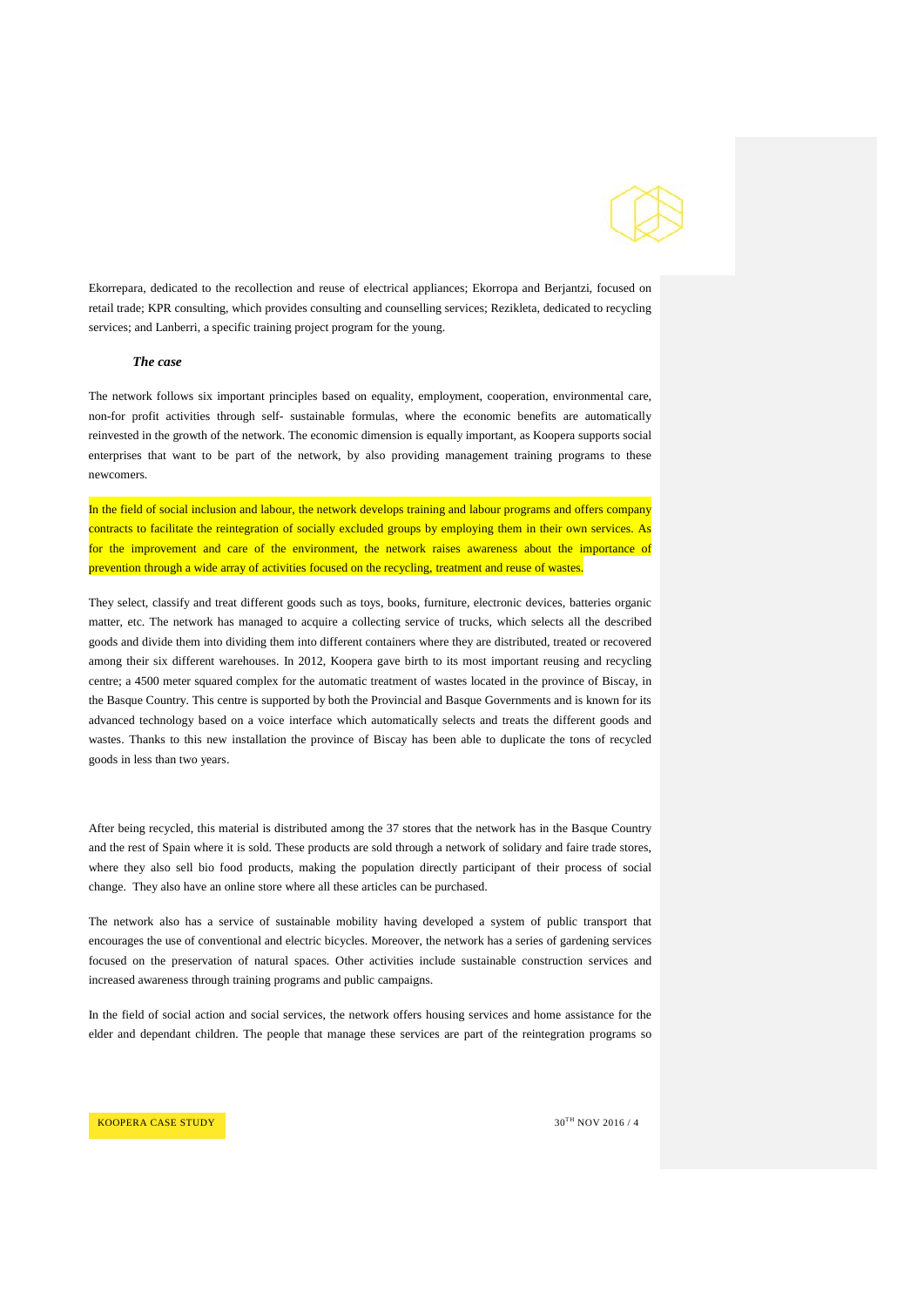

Koopera has been capable of creating a bilateral system of social integration where the reintegrated segments of the population are also providing important services to the community.

Furthermore, Koopera promotes different projects in developing countries through volunteering programs where the local populations are empowered by managing and being active in these projects right from their beginning. In this context, Koopera supports the solidary economy by backing different entrepreneurial activities in social enterprises, which seek to develop innovative, more efficient and sustainable services.

Therefore, the obtained results are not only environmental but also social and economic, being a good example of a socially innovative and sustainable case. Koopera works to improve the situation of excluded segments of the population by giving priority to creativity and innovation. Throughout its growth, Koopera has also created Social Responsibility Programs that they offer to private companies who want to support and be part of the network. In this sense, Koopera has slowly increased its influence at different levels inside the Basque Country by connecting with different kinds of actors and institutions.

### **2. DESCRIPTION OF THE LEARNING PROCESS**

The learning process of Koopera has not been easy. Koopera as a network emerges in 2008 when the economic crisis had just exploded. Funding and services provided by city councils were substantially reduced, which significantly slowed Koopera's growth in activities where they traditionally were having an important impact, such as selective recollection of wastes and sustainable mobility.

They tried to overcome this situation in what is now one of the main focus of the organization's expansion strategy, that is to say, dedicating a great effort to establish new connections with companies of their own environment to facilitate into the market the integration of people who are finalising their training agreements. Part of these training agreements are reached in connection with public sector employment programs and private companies which collaborate with Koopera or are part of their network. Throughout the years, this situation has been solved through the expansion and settlement of new agreements with private companies who were interested is using Koopera as part of their Corporative Social Responsibility Programs. These companies started to support Koopera's activities both in practice and economically directly financing some of their activities, and employing disadvantaged people coming from Koopera's training programs.

Other challenges have been found in the environmental sector where increased expertise, technological progress public regulations favouring bigger companies, and little public awareness in the importance of environmental care, have been a significant barrier. These challenges have had a major impact in the environmental sector, where competitiveness has increased between companies, in a time where natural resources are more scarce and climate change is a reality. Kooperaencompassed this situation through the construction of a "circular economy" where the companies that form Koopera are able to become part of an integrated exploitation chain of new and reused goods and resources. This chain includes social companies dedicated to the recollection of wastes, recycling companies, transport and distribution entities, and the Koopera network of chain stores, which sell their products

**Comment [FR1]:** Conoscenzaspecial isticadeveessereacquisita, vedianchesolartaxi in austria

**KOOPERA CASE STUDY 30<sup>TH</sup> NOV 2016 / 5 31<sup>TH</sup> NOV 2016 / 5**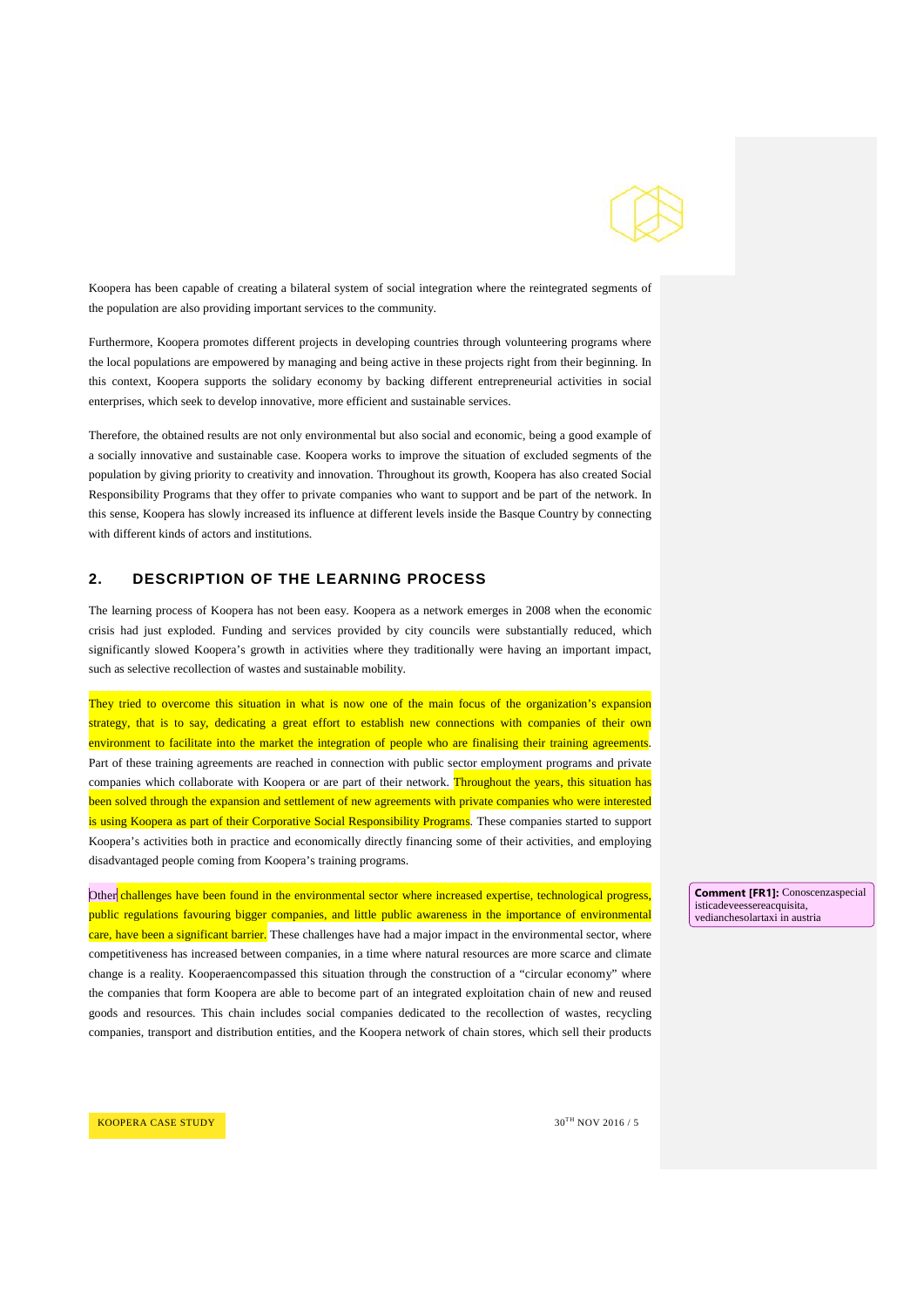

to the general public. This has been a win-win situation due to the self-sufficient support of the whole chain of interconnected and interdependent operations.

Moreover, at a time where the social demand to be trained and be provided with a job inside the Koopera network increased due to the crises, the demand for responsible consumption of companies and individuals, also increased generating more opportunity for the activities developed by the network. In this sense, the learning and expansion processes have been based in the progressive integration of social companies that wanted to join the network's cooperative model, by grouping the different labels and companies through a single name (Koopera), and in the process favouring the expansion and visibility of the network.

The regulation and legal support to companies like Koopera has also favoured the learning process of the organization by facilitating the acquisition of contracts and funding reserved to the public sector. The funds and the support provided by the public sector has nourished the expansion of Koopera by being able to introduce and support new activities inside their business model. These activities have been part of the learning process that has helped the network of social cooperatives grow into a perfectly coordinated chain of production, which has evolved from the process of just waste recollection, to the recycling and production of new goods that are later sold in the Koopera chain stores. Koopera also developed in 2012 their own Prizes, called PremiosKoopera Saria, in order to give more visibility and raise social awareness of the need for a change in the environmental model, and the utility of activities and services developed by Koopera. These Prizes were established as a way of recognizing and showing gratitude to other socially innovative initiatives that were being developed. They were also seen as an important marketing and communication measure for the network. The prizes were divided into four different categories:

- The Koopera Prize for Sustainability
- The Koopera Prize for Social Integration
- The Koopera Prize for Social Compromise
- The Koopera Prize for Responsible Consumption

Furthermore, cross sectorial knowledge transfer between the different companies that are part of the Koopera network have been crucial in their expansion and in the growth of the social cooperative. The entities which employ excluded and disadvantaged people for the recollection of wastes are connected to other companies inside the social cooperative network, which recycle these wastes to transform them into new goods. The human capital, the knowledge and the experience acquired throughout the years in the initial stages of Koopera's activities have been scaled to a wider and more complex context of operations, building a more diversified, self-sufficient and self-dependant group of social companies that feed from one and others activities.

Consequently, Koopera has created a social economy network chain which takes advantaged of the whole process of production and knowledge transfer, crucial for the expansion and growth of the social cooperative. The diversified range of activities developed by Koopera through the cooperation networks and the support of their own companies has been an important approach towards finding complementarities inside their own business

**KOOPERA CASE STUDY 30<sup>TH</sup> NOV 2016 / 6 30<sup>TH</sup> NOV 2016 / 6**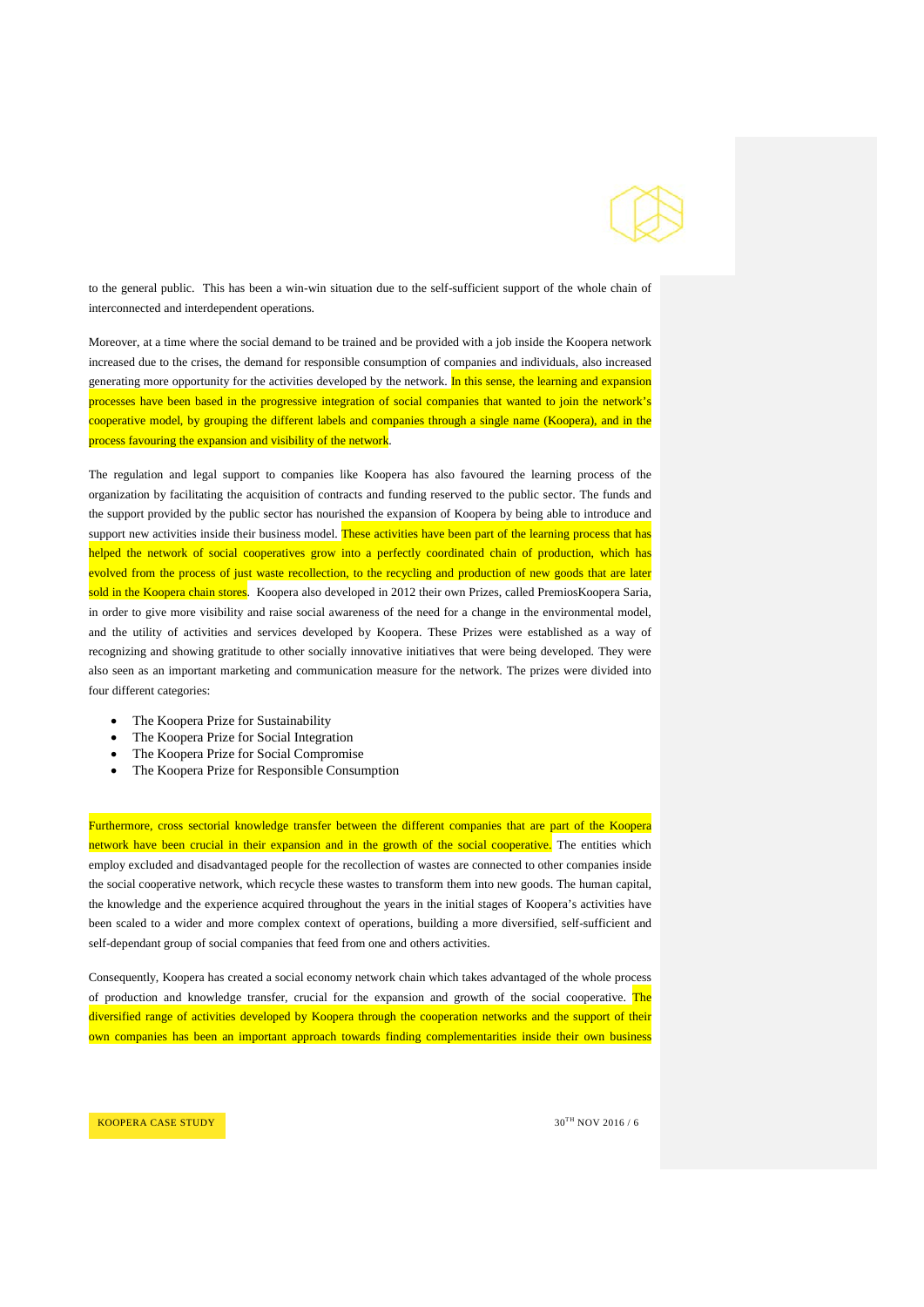

model. In this context, the learning process has been mainly adapted to the challenges and constraints found through the adaptation to the changing context. As a result, their way of learning has been mainly reactive to the problems and challenges it has encountered to expand its' own model.

## **3. DISCUSSION**

In order for a company to learn from its' activities and absorb new knowledge, it is important that the organizations' needs had a prior related knowledge base to build upon. The storage of knowledge is developed by associative learning that in the context of Koopera was prior to the acquired knowledge it has developed today. That is to say, there was an important level of expertise on most of their activities prior to the implementation of their business model.

In words of Cohen and Levinthal (1990) *"the notion that prior knowledge facilitates the learning of new related knowledge can be extended to include the case in which the knowledge in question might be a set of learning skills"* (Cohen and Levinthal, 1990: 129-130). In these terms, a company also "learns to learn" (Ellis, 1965).

Applying this approach in relation to the process of innovation itself, the capabilities of Koopera to develop social innovations are more related to problem solving skills to create new knowledge, that on their learning capabilities; that is, their capability to assimilate existing and new knowledge directly from the context where it operates (Cohen &Levinthal, 1990: 130). In this context, the knowledge transfer modes inside Koopera have been based on their own experience and their close connection to the Basque context where it emerged; a process of tacit knowledge transfer where the proximity to other organizations (social companies, public administrations, social organizations) inside their environment potentially increased their "absorptive capacity" to openly grow and diversify their activities.

The process of interaction and collaboration has also been very important. Koopera functions as a network of networks and can only develop their business model if the other companies inside the cooperative's network successfully develop their own activities through a circular economy based on shared resources.

In this sense, the metaphor of the "bricoleur" (Levi Strauss, 1966) suits Koopera's model very well through an attempt to assimilate new ideas and being able to exploit them through new modes of collaboration. This process is related to the concept of "learning by opposing", (Baker & Nelson, 2005) "creating more from less", or simply taking advantage of a series of diversified business services and principles (reuse, recycle, train, reintegrate, provision, etc.) that are extended and amplified through other companies belonging to the network. This can be defined as a collaborative learning approach inside a collaborative learning economy, where the organization openly learns in connection to the activities inside their own network, and by trying to adapt and diversify these activities to other contexts inside and outside their region.

**KOOPERA CASE STUDY SUBSEX 10 CONSUMING A CASE STUDY 30<sup>TH</sup> NOV 2016 / 7 30<sup>TH</sup> NOV 2016 / 7**